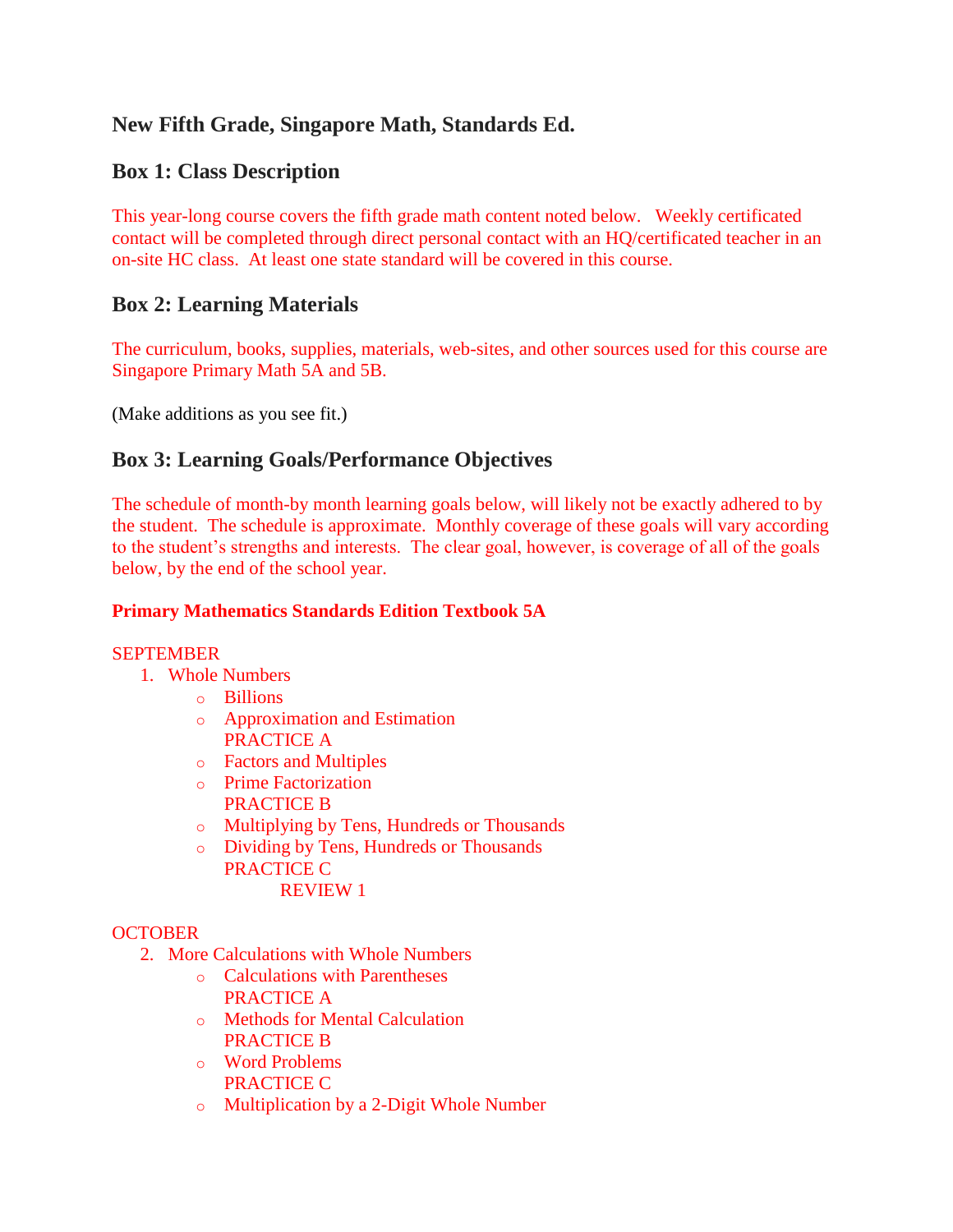o Division by a 2-Digit Whole Number PRACTICE D REVIEW 2

### **NOVEMBER**

- 3. Fractions
	- o Comparing Fractions
	- o Fractions and Division PRACTICE A
	- o Addition and Subtraction of Unlike Fractions PRACTICE B
	- o Addition and Subtraction of Mixed Numbers PRACTICE C
	- o Multiplying a Fraction and a Whole Number
	- o Fraction of a Set PRACTICE D
	- o Word Problems PRACTICE E REVIEW 3

## DECEMBER

- 4. Multiply and Divide Fractions
	- o Product of Fractions PRATICE A
	- o Word Problems PRACTICE B
	- o Dividing a Fraction by a Whole Number PRACTICE C
	- o Dividing by a Fraction PRACTICE D
	- o More Word Problems PRATICE E REVIEW 4

## **JANUARY**

- 5. Perimeter, Area and Surface Area
	- o Square Units
	- o Rectangles and Squares PRACTICE A
	- o Area of a Triangle PRACTICE B
	- o Area of a Parallelogram
	- o Surface Area
		- REVIEW 5
- 6. Ratio
	- o Finding Ratio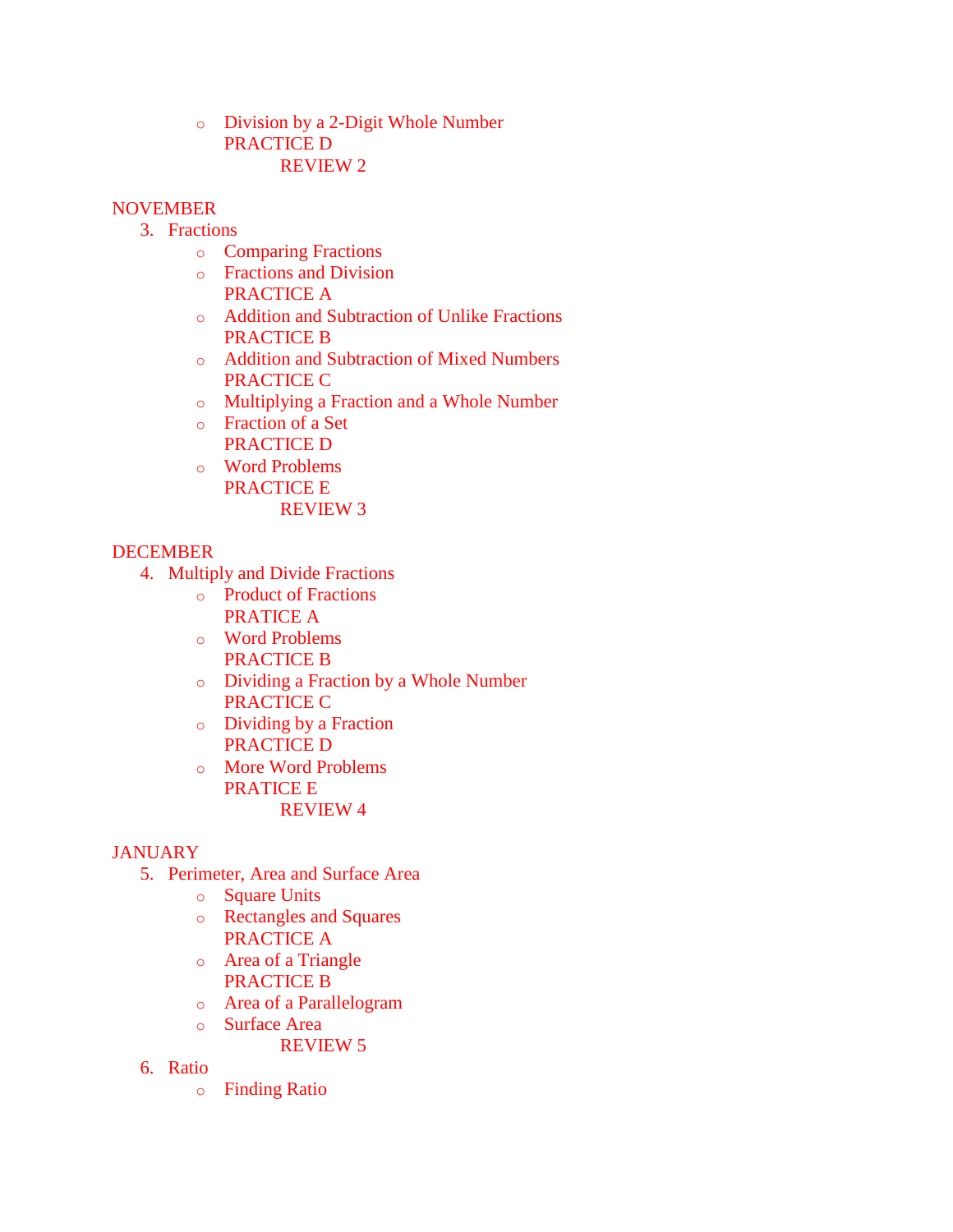- o Equivalent Ratios PRACTICE A
- o Combining Three Quantities PRACTICE B REVIEW 6

#### **Primary Mathematics Standards Edition Textbook 5B FEBRUARY**

- 7. Decimals
	- o Tenths, Hundredths and Thousandths
	- o Approximation
	- o Add and Subtract Decimals
	- o Multiply and Divide Decimals by a 1-Digit Whole Number PRACTICE A
	- o Multiplication by Tens, Hundreds or Thousands
	- o Division by Tens, Hundreds or Thousands
	- o Multiplication by a 2-Digit Whole Number
	- o Division by a 2-Digit Whole Number
	- o Multiplication by a Decimal
	- o Division by a Decimal PRACTICE B REVIEW 7

#### March

- 8. Measures and Volume
	- o Conversion of Measures
		- PRACTICE A
	- o Volume of Rectangular Prisms PRACTICE B
		- REVIEW 8
- 9. Percentage
	- o Percent
	- o Writing Fractions as Percentages PRACTICE A
	- o Percentage of a Quantity PRACTICE B REVIEW 9

## APRIL

10. Angles

- o Measuring Angles
- o Finding Unknown Angles
- o Sum of Angles of a Triangle
- o Isosceles and Equilateral Triangles
- o Drawing Triangles
- o Sum of Angles of a Quadrilateral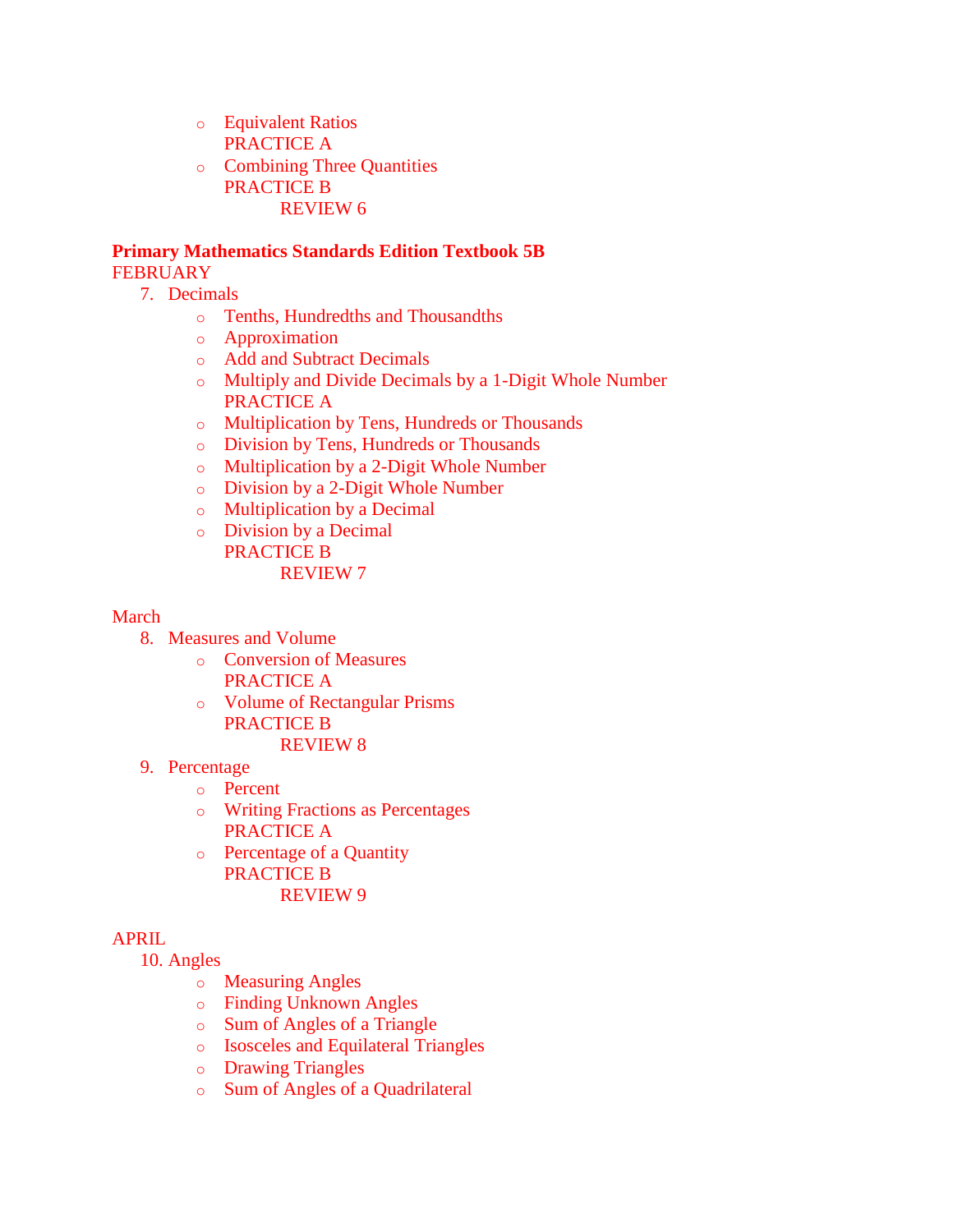- o Parallelograms, Rhombuses and Trapezoids
- o Drawing Parallelograms and Rhombuses REVIEW 10

#### **MAY**

- 11. Average and Rate
	- o Average PRACTICE A
	- o Rate
		- PRACTICE B

#### REVIEW 11

- 12. Data Analysis
	- o Mean, Median and Mode
	- o Multiplying Measures
	- o Histograms
	- o Line Graphs
	- o Pie Charts
		- REVIEW 12

## **JUNE**

- 13. Algebra
	- o Algebraic Expressions PRACTICE A
	- o Integers
	- PRACTICE B
	- o Coordinate Graphs REVIEW 13

## **Box 4: Learning Activities**

Each day the student will complete a math lesson. They will have a new lesson/concept/learning explained, demonstrated/taught. They'll complete practice problems to ensure understanding of content. They will have independent practice/homework over those concepts. They will re-do and correct any which they missed. When review is needed, we'll not learn a new concept but take the time needed to re-teach or reinforce needed concepts.

#### **(Make additions or deletions as you see fit.)**

## **Box 5: Progress Criteria/ Methods of Evaluation**

Student monthly progress evaluation is made on the basis of weekly certificated contact, work samples, communications with students, communications with parents, and performance in onsite classes. It is electronically communicated to parents via WINGS. It is our goal that the student will accomplish approximately 10% of the goals of this course each month, September